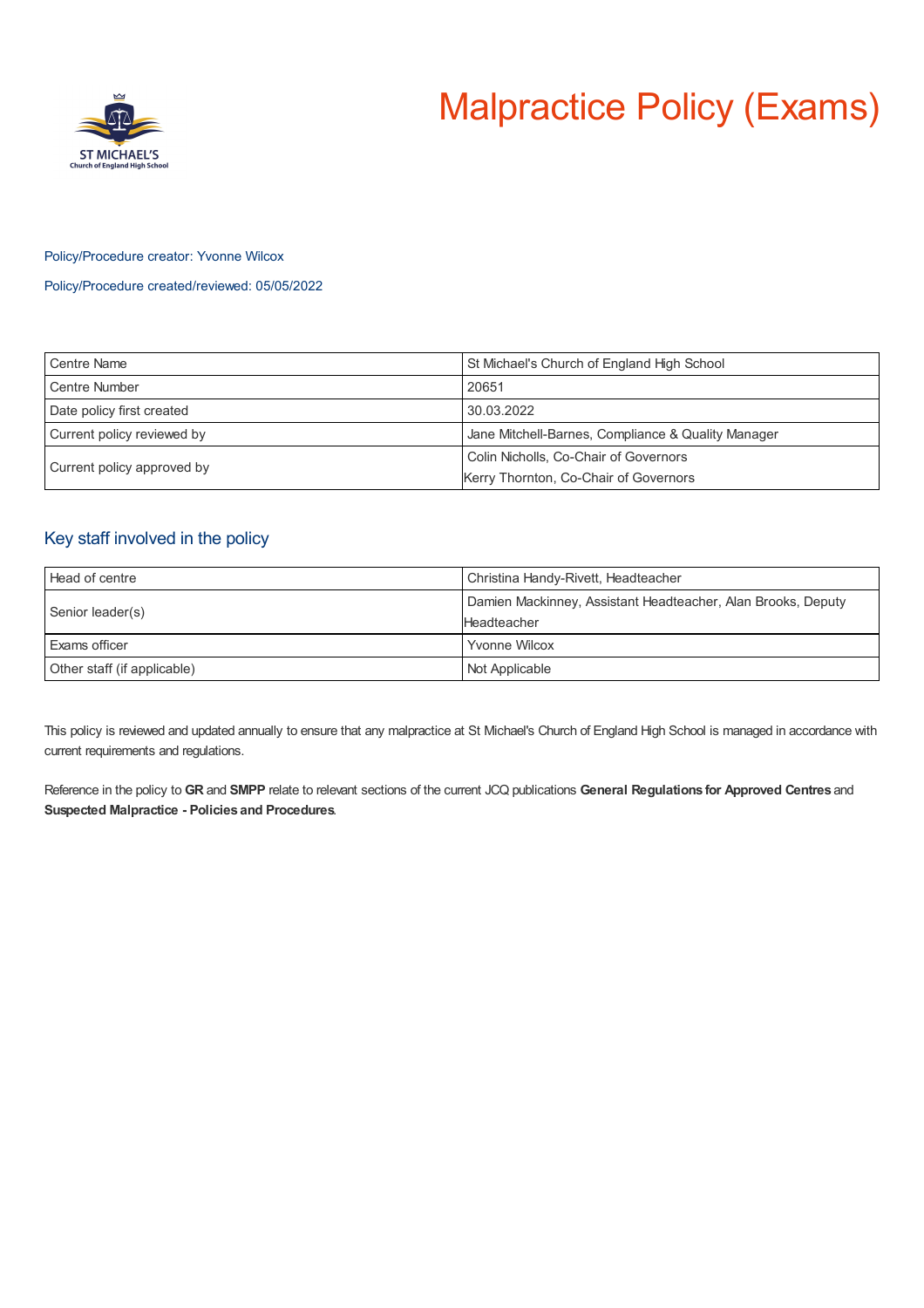## Introduction

- 'Malpractice', means any act, default or practice which is a breach of the Regulations or which:
	- gives rise to prejudice to candidates; and/or
	- compromises public confidence in qualifications; and/or
	- compromises, attempts to compromise or may compromise the process of assessment, the integrity of any qualification or the validity of a result or certificate; and/or
	- damages the authority, reputation or credibility of any awarding body or centre or any officer, employee or agent of any awarding body or centre (SMPP Definitions)
- Malpractice includes maladministration and instances of non-compliance with the regulations, and includes activity such as failure to adhere to the regulations regarding the conduct of controlled assessments, coursework, examinations and non-examination assessments, or failures of compliance with JCQ regulations in the conduct of examinations/assessments and/or the handling of examination question papers, candidate scripts, mark sheets, cumulative assessment records, results and certificate claim forms. This list is not exhaustive. (SMPP Definitions)

## Purpose of the policy

The purpose of this policy is to confirm how St Michael's Church of England High School manages malpractice under normal deliveryarrangements in accordance with the regulations.

# General principles

In accordance with the regulations St Michael's Church of England High School will:

- Take all reasonable steps to prevent the occurrence of any malpractice (which includes maladministration) before, during and after examinations have taken place (GR 5.11)
- Inform the awarding body immediately of any alleged, suspected or actual incidents of malpractice or maladministration, involving a candidate or a member of staff, by completing the appropriate documentation (GR 5.11)
- As required by an awarding body, gather evidence of any instances of alleged or suspected malpractice (which includes maladministration) in accordance with the JCQ publication **Suspected malpractice - Policies and procedures** and provide such information and advice as the awarding body may reasonably require (GR 5.11)

#### **Candidate malpractice**

'Candidate malpractice' means malpractice by a candidate in connection with any examination or assessment, including the preparation and authentication of any controlled assessments, coursework or non-examination assessments, the presentation of any practical work, the compilation of portfolios of assessment evidence and the writing of any examination paper (SMPP Definitions)

#### **Centre staff malpractice**

- 'Centre staff malpractice' means malpractice committed by:
	- a member of staff, contractor (whether employed under a contract of employment or a contract for services) or a volunteer at a centre; or
	- an individual appointed in another capacity by a centre such as an invigilator, a Communication Professional, a Language Modifier, a practical assistant, a prompter, a reader or a scribe (SMPP Definitions)

## Reporting and investigating malpractice

Where suspected malpractice is identified by the centre, the head of centre will ensure the individual responsibilities are undertaken in accordance